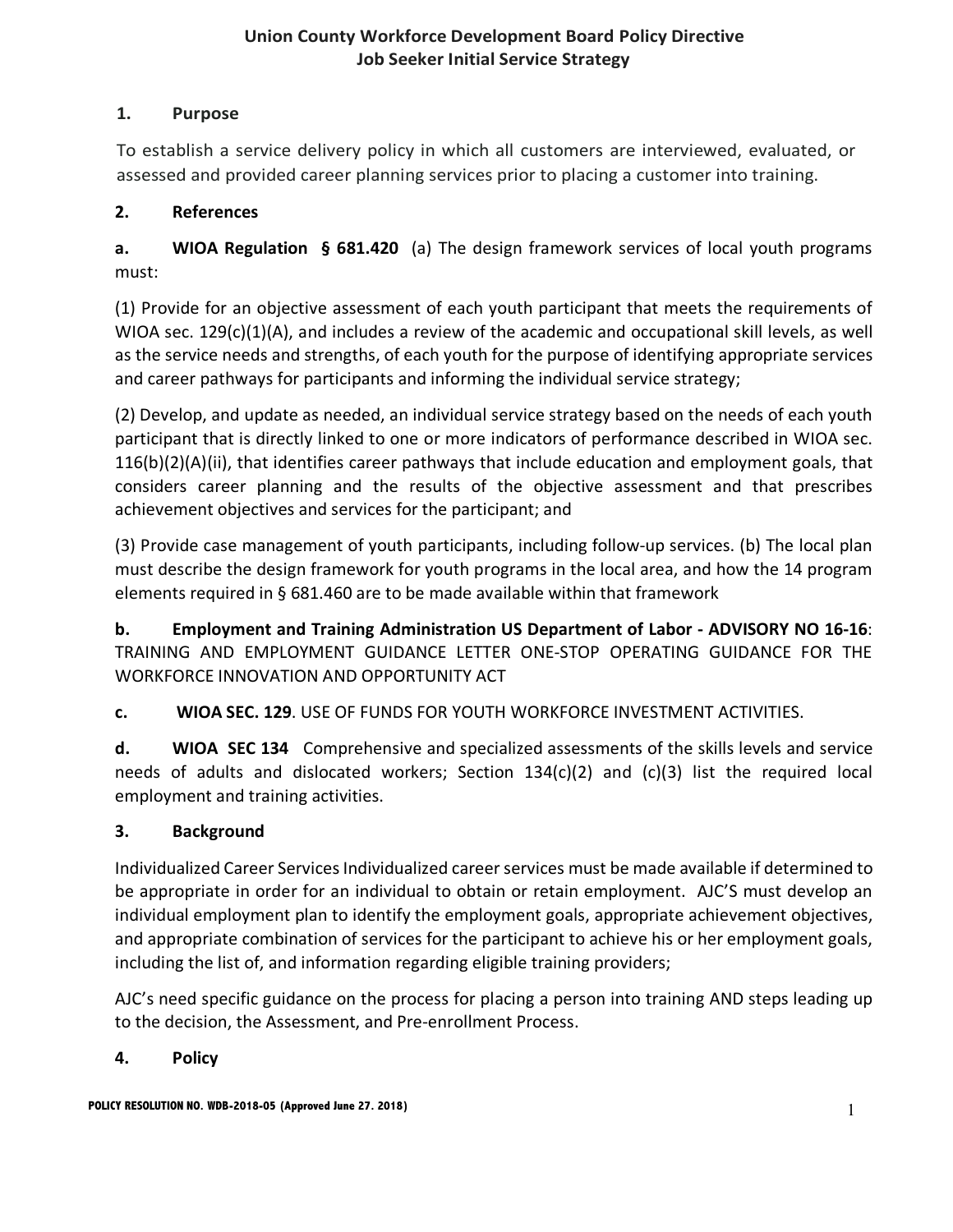The following documents/procedures shall be woven into the job seeker services process. These resources provide guidance and methodically to deliver comprehensive front-end WIOA services to job seekers, including Initial Interview/Evaluation/Assessment and Career Planning

# **A. INTAKE PROCEDURE**

Completed the following for each participant:

| 1. | Participant Name:                                                              | Insert the name of the participant.                                                                                                                                                                                                                                        |  |  |
|----|--------------------------------------------------------------------------------|----------------------------------------------------------------------------------------------------------------------------------------------------------------------------------------------------------------------------------------------------------------------------|--|--|
| 2. | <b>Staff Name:</b>                                                             | Insert the name of staff completing the document.                                                                                                                                                                                                                          |  |  |
| 3. | <b>Employment/Education Goal:</b>                                              | The WIOA requires that the participant plan include<br>career pathway identifying the education<br>and<br>employment goal of the participant. This area will be<br>unique to each youth participant.                                                                       |  |  |
|    | 4. Objective Assessment Summary/<br>Challenges/Supportive<br>Service<br>Needs: | The WIOA requires an assessment of the academic<br>levels, skills levels and service needs of each<br>participant and shall include a review of:                                                                                                                           |  |  |
|    |                                                                                | o Basic Skills level - insert grade level from a<br>standardized test.                                                                                                                                                                                                     |  |  |
|    |                                                                                | o Prior work experience and/or occupational skills<br>and/or employability summarization.                                                                                                                                                                                  |  |  |
|    |                                                                                | o Interests and aptitudes (including for non-<br>traditional employment) summarization.                                                                                                                                                                                    |  |  |
|    |                                                                                | o Possible challenges to succeed (mark all that<br>apply); list under other if a challenge is not listed.<br>NOTE: all identified challenges must be addressed<br>on this form under Supportive Service or Section 6.                                                      |  |  |
|    |                                                                                | $\circ$ Supportive Service Needs – List plan support<br>under this section.                                                                                                                                                                                                |  |  |
|    | 5. Planned Current Indicator(s)<br>Performance For Participant:                | ofList of all planned performance attainment for<br>the participant.                                                                                                                                                                                                       |  |  |
|    | 6. Career Pathway(s), Services and<br>Outcomes:                                | The Planned Services column is to list the action taken<br>for the career pathway plan. Case Manager must be<br>clear on what the service is, who will offer, name of the<br>worksite, school, etc. At the conclusion of the action list<br>the outcome under that column. |  |  |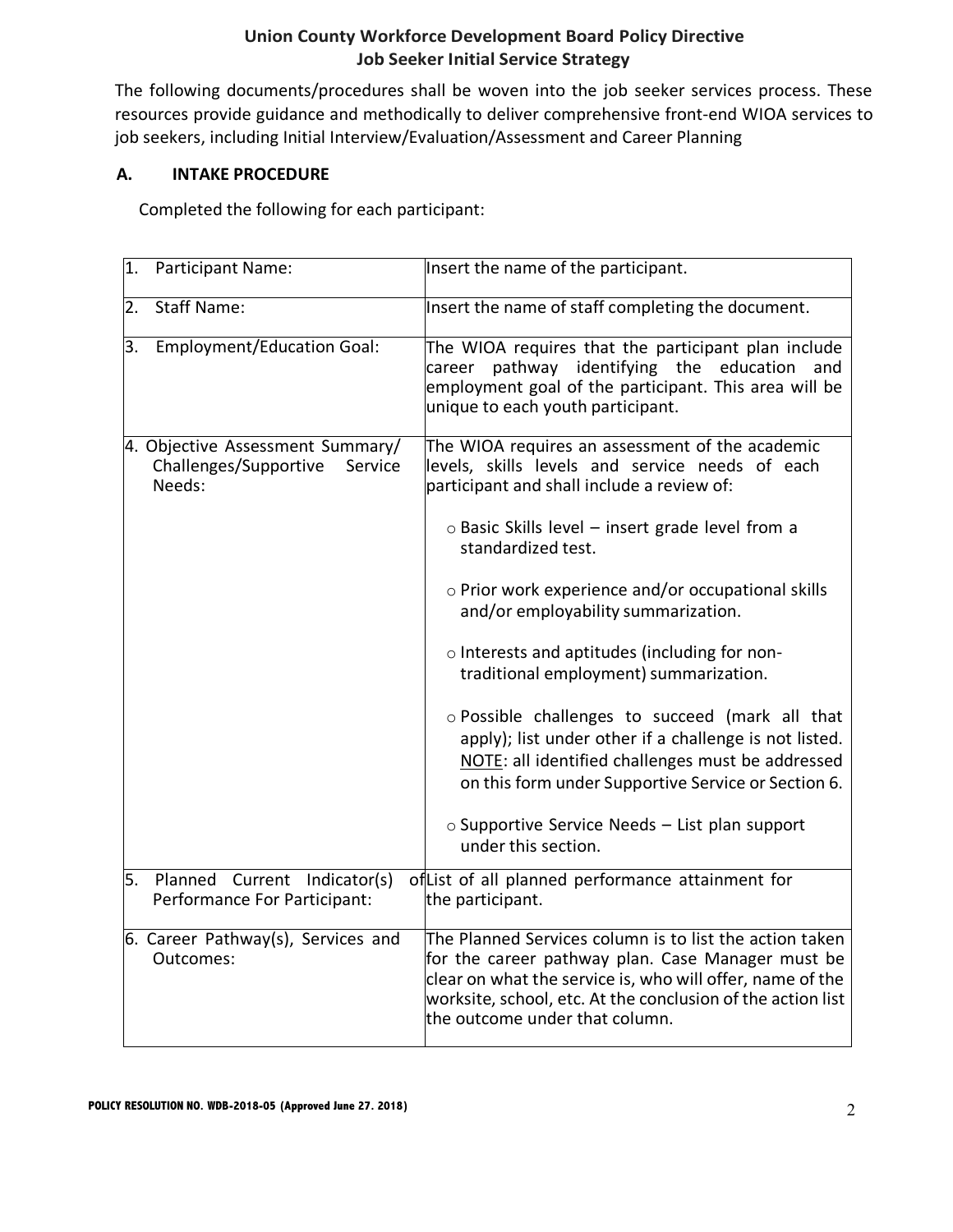| Financial Aid Information: | This section is only for participants enrolled in<br>training. Complete as needed. |
|----------------------------|------------------------------------------------------------------------------------|
|                            |                                                                                    |

#### **B. ASSESSMENT AND PLANNING**

#### I. **INITIAL ASSESSMENT**

The initial assessment is part of the overall intake process and includes the initial determination of each individual's employability, aptitudes, abilities, and interests through the interview, testing and counseling. All participants must have an initial assessment completed to evaluate basic skills, experience, and the appropriateness for service and ability to benefit from the Workforce Innovation and Opportunity Act.

When the initial assessment indicates that Individualized Career Services are appropriate, an Individual Employment Plan (IEP) is then completed for adults and dislocated workers.

Regarding youth, if an initial assessment indicates that additional services should be provided, an Individual Service Strategy (ISS) will be developed.

#### II. **COMPREHENSIVE ASSESSMENT GUIDELINES**

Individual Employment Plan or Individual Service Strategy

A complete assessment is an independent, comprehensive evaluation of an individual, designed to identify information vital to the development of a service strategy and to set goals and objectives which culminate in gainful employment.

The IEP/ISS should be revisited on a regular basis and amended, as appropriate, when additional needs are identified, or goals are achieved. Assessment is a holistic, ongoing process and should not be viewed as a one-time event. It should include a full array of options for the participant from which program staff, together with the participant, makes informed decisions and select the appropriate services, which will best enable the participant to seek and retain long-term self-sufficient employment.

- 1. Assessment means an examination of the capabilities, needs and vocational potential of an applicant or participant.
- 2. An initial assessment indicates that additional services are appropriate and triggers the completion of an Individual Employment Plan (IEP) or Individual Service Strategy (ISS) and registration in WIOA Title I programs.
- 3. A comprehensive assessment is completed upon enrollment in the WIOA program. The comprehensive assessment provides specific information for the development of the IEP/ISS.
- 4. WIOA service providers must use the assessment tools provided when working with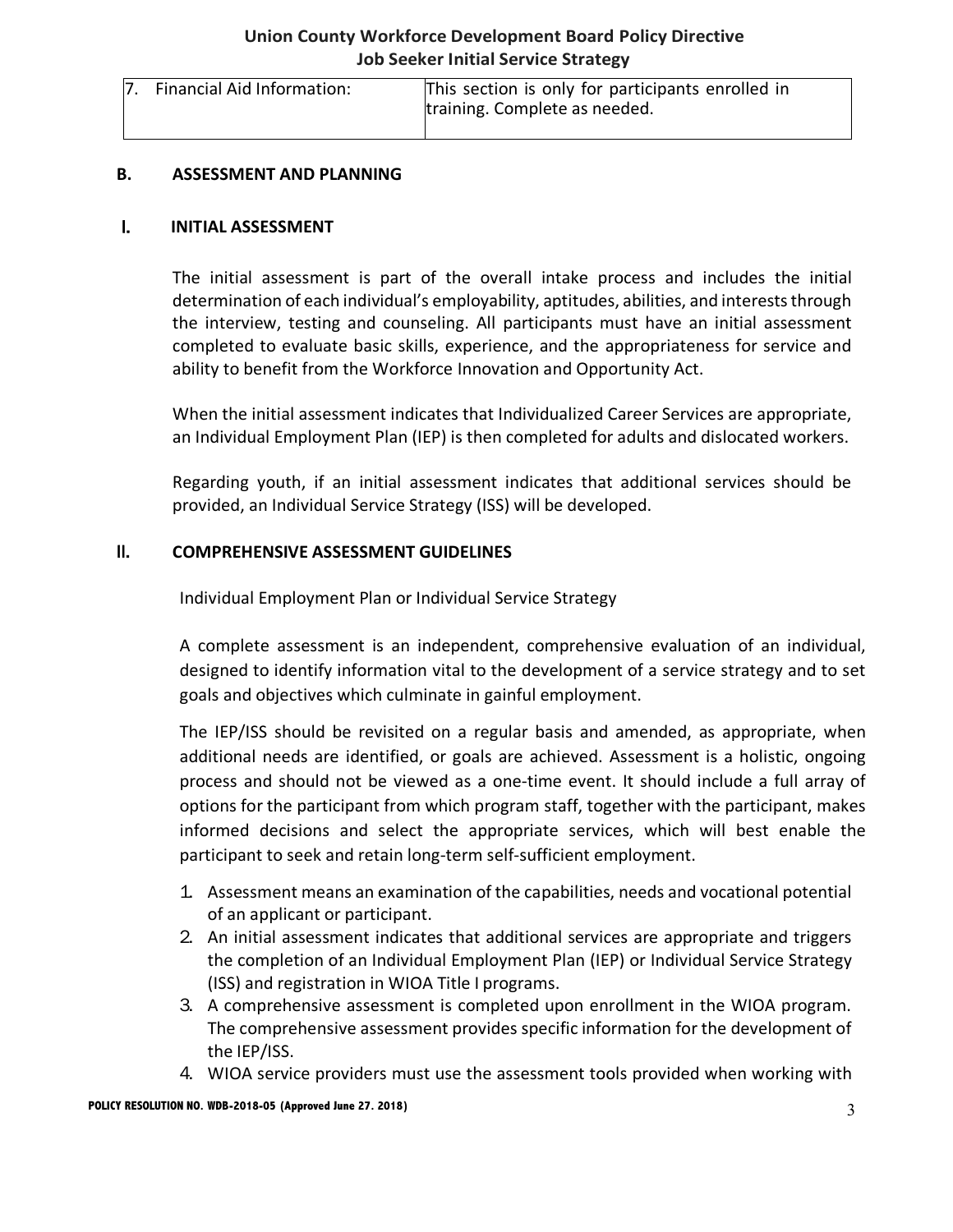their participants in the comprehensive assessment process. Through the use of these tools, the participant will create a customized portfolio which will guide their career planning and be accessible to partner

5. program operators such as Adult Basic Education and Vocational Rehabilitation in the event the participant needs to be referred to these partners for services.

### Example

If an individual has been successfully participating in a training program and you will assist them in completing the training; or they have prior training and experience in an occupation, but just need an additional certification or help with license renewal then they may only need a Resume Builder tool to assist in their job search.

Developing the Individual Employment Plan or the Individual Service Strategy

The assessment of the participant should be client-centered and provide for a diagnostic evaluation of a participant's employment barriers, taking into account the participant's family situation, work history, education, occupational skills, interests, aptitudes, attitudes towards work, motivation, behavior patterns affecting employment potential, financial resources and needs, supportive service needs, and personal employment information as it relates to the local labor market. The name(s) of the assessor, name(s) of participants being assessed and assessment results need to be identified on the IEP/ISS.

#### Assessments by Other Programs

Initial assessments such as interest inventories, career assessment and similar assessments (other than basic skills assessments) conducted by other human service programs or educational institutions within the last six months may be used where appropriate, rather than requiring the participant to undergo additional, duplicative assessments, which may disrupt and discourage further participation. However, the service provider should evaluate the information provided and complete updated assessments if needed for effective WIOA program planning and update the ISS/IEP appropriately

#### III. **BASIC SKILLS ASSESSMENT GUIDELINES**

All Adult and Dislocated Worker participants, with the exception of those individuals that can provide other acceptable documentations (see exception below), must be assessed for basic skills deficiencies (reading and math) using the Test for Adult Basic Education (TABE) Standardized Test as part of their initial assessment. The TABE is not required for enrollment and should be administered within a reasonable time following enrollment based upon the participant's plan.

**POLICY RESOLUTION NO. WDB-2018-05 (Approved June 27. 2018)** 4 A copy of the TABE scoring sheet indicating grade level skill must be maintained in each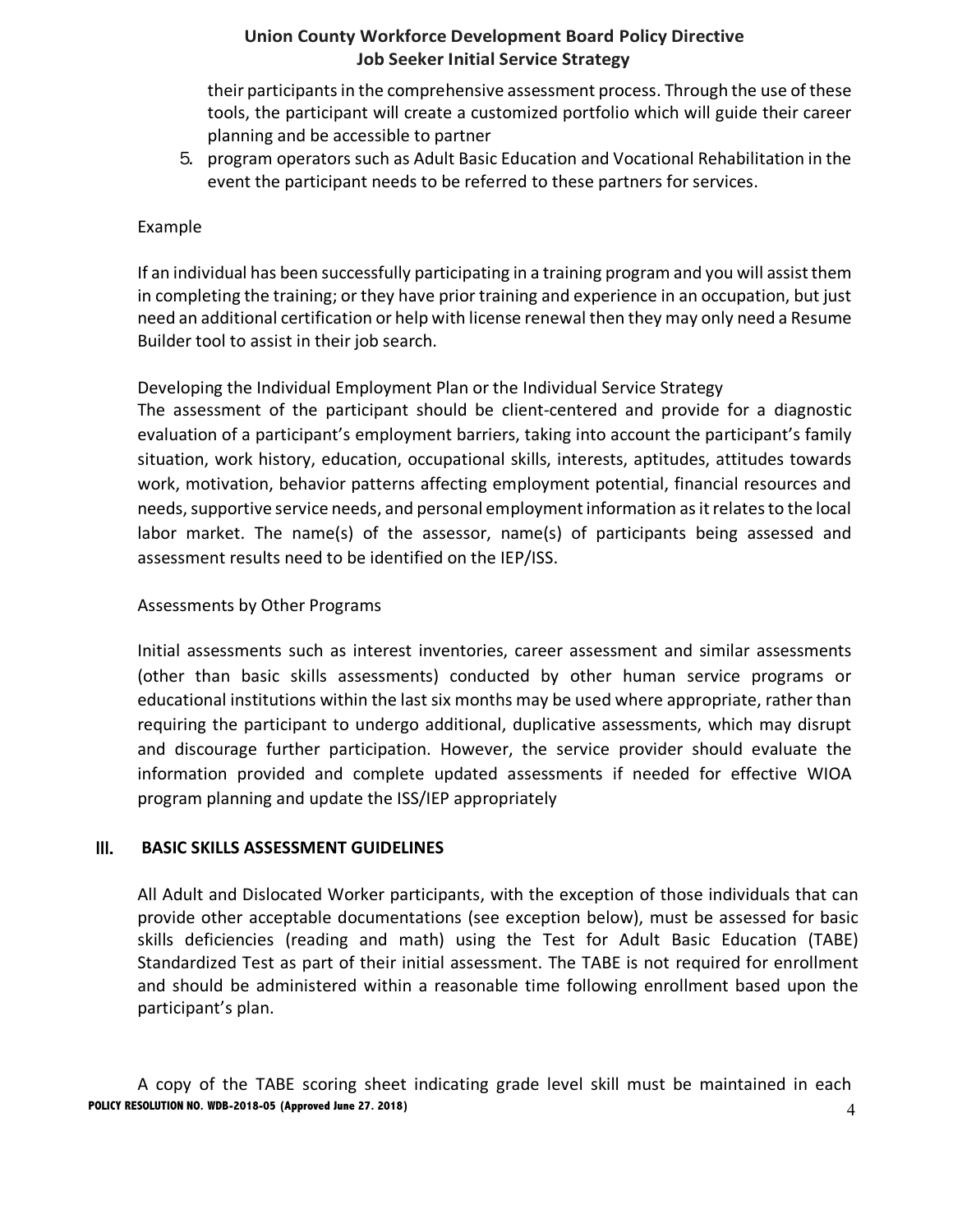participant file. The results (reading/math) need to be quantifiable through grade equivalency scores or raw score from criterion-referenced assessment tools (TABE) and entered in electronic and customer portfolio. Plans to address basic skills deficiencies for those that tested at or below the eighth grade (8.9) must be documented in the IEP for adults or dislocated workers.

Literacy and numeracy gains are not performance measures for these programs; however poor math and/or reading skills could be a factor in the participant's education and employment goals. Deficiencies should be addressed in the Individual Employment Plan and discussed with the participant to provide them the opportunity to determine how they want to address the deficiencies and explore options for improvement.

Post-testing is not a requirement for adults and dislocated workers. However, if it's determined that the participant should be post-tested this should only occur if the participant has gone through remediation or tutoring to determine whether or not they have raised their basic skills.

Individuals may be post-tested several times as appropriate while they are enrolled in the program. How often depends on a plan developed by the case manager and the participant. Please apply the 30 to 60 days intervals (depending up test scores) between post-testing.

- 1. Acceptable TABE alternatives must have documentation placed in the participant's file and be documented in case notes.
	- § Acceptable Documentation:
	- High school equivalency diploma attained within the last year;
	- Degree or certificate from college, university or technical school;
	- § Collateral contacts with school/college which include the name and results of the assessment;
	- Copy of post-secondary grades sufficient to demonstrate the participant's basic skill proficiency; and
	- College Placement Tests taken within the last year
	- Accuplacer may be used.
- 2. Examples of unacceptable alternatives for the TABE include:
	- High school diploma;
	- Report cards;
	- High school equivalency diploma obtained longer than one year ago;
	- Teacher or school administration statements not citing specific assessments or test results; and
	- Tests that are not standardized.
	- Other types of testing and assessments may be done for each client. Results may be used in the development of the Individual Employment Plan.

# **C. INDIVIDUAL EMPLOYMENT PLAN (IEP)**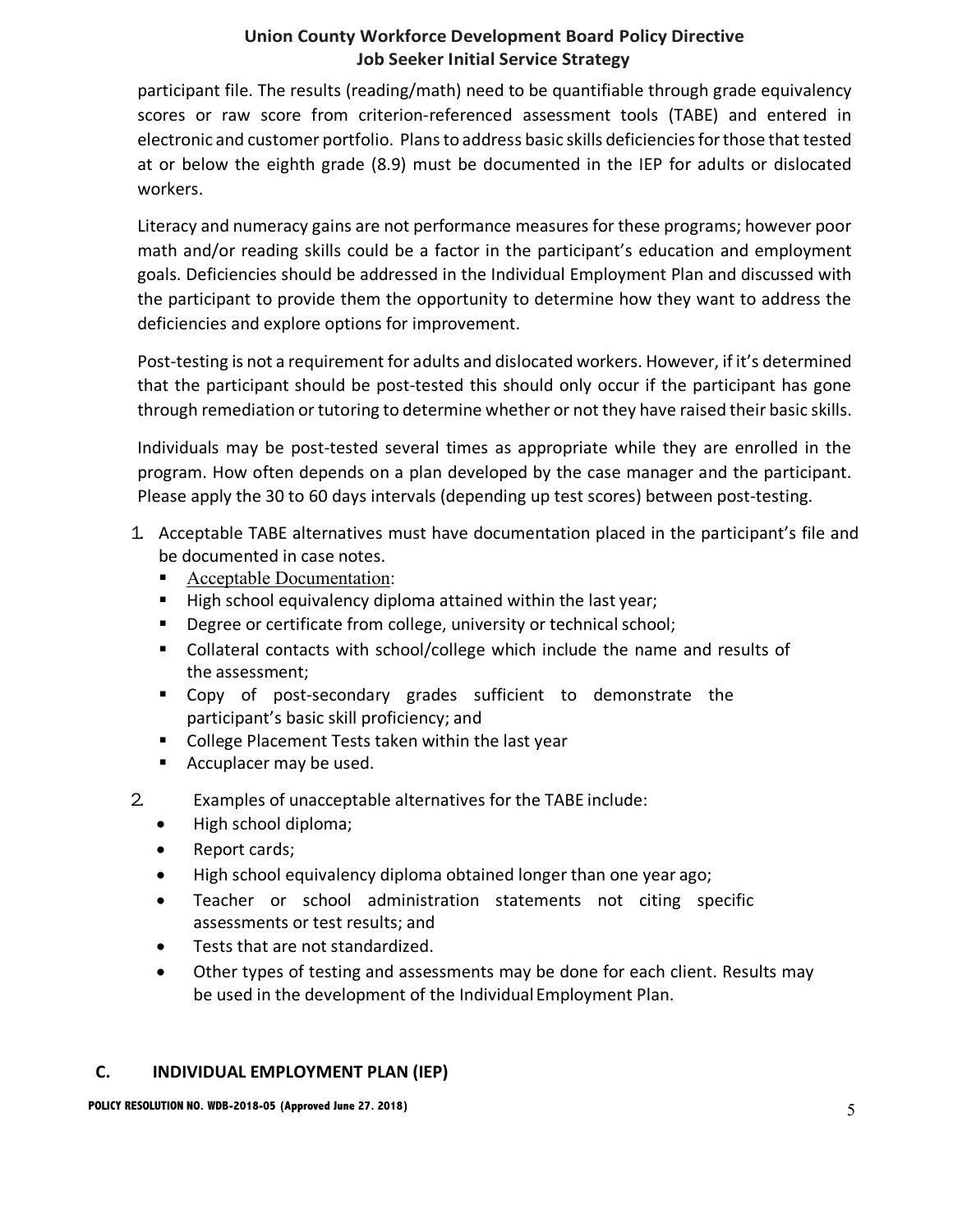# I. Description

An Individual Employment Plan (IEP) is required for Adult and Dislocated Worker participants in WIOA Title IB Individualized Career and Training services. It is both a form and a continual process. The IEP is developed in partnership with the participant. The IEP identifies where the participant is, where the participant wants to be and the appropriate mix and sequence of services and support to reach a realistic employment goal. The development of the IEP and updates or revisions should be based upon the results of the comprehensive assessment process.

Initially, the IEP shall be the basic instrument, which documents:

- 1. That participants have had an initial assessment;
- 2. The decisions made regarding the mix and combination of services for the participant, including referrals; and
- 3. Quarterly reviews to evaluate the progress of the participant in meeting planned objectives.

The IEP form shall include a description of:

- 1. Short and long-term goal(s) and objectives;
- 2. Appropriate, measurable achievement objectives to meet those goals;
- 3. Mix and sequence of services and other resources needed;
- 4. Organizations and/or individuals who will provide those services or resources; and
- 5. The twelve-months of supplemental follow-up contact with participants who have exited to unsubsidized employment for performance purposes; and 12 months of follow-up services which may be provided to participants who have entered unsubsidized employment to help them with employment retention, wage gains, and their career progress. (The extent of the follow-up services provided may be based on the availability of funding)

A signed copy of the IEP (signed by program staff and participant) must be provided to the participant, and the original attached to the Individual Employment Plan and maintained in the participant's file.

II. Goals and Objectives

Goals and objectives are the desired short and long-term program goals and outcomes and the steps established between program staff and the participant which, when reached, represent successful completion of that portion of the service plan. For each employment goal, there should be one or more interim objectives. These objectives should be achievable in manageable steps, enabling the client to attain success.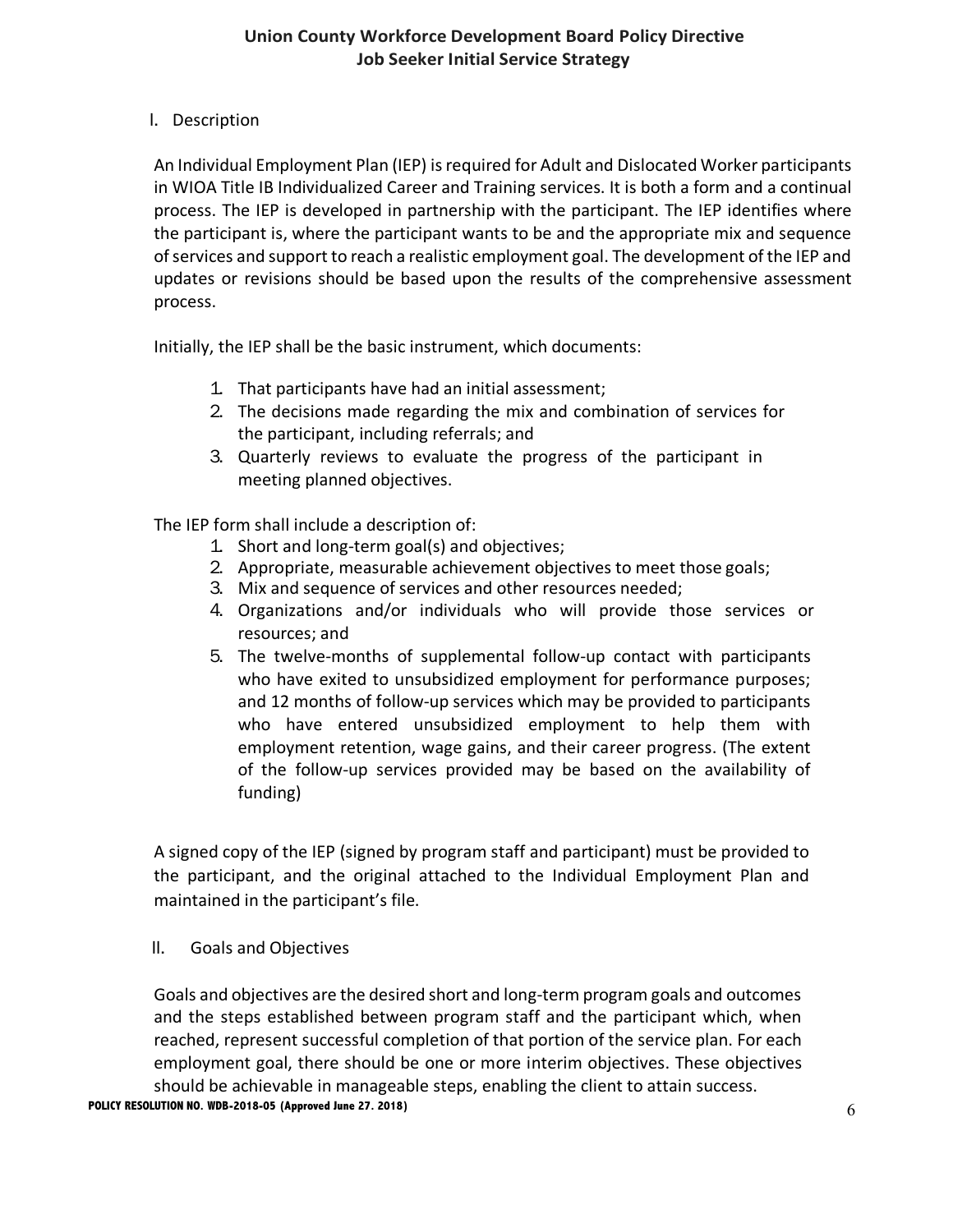Not every agency can provide all the services indicated by the comprehensive assessment and noted in the IEP. There is the expectation that if the needed services exist and are accessible in a community the agency will make a reasonable, concerted effort to link participants with those services. However, it is recognized that enrollment in WIOA is neither an entitlement nor legal right to services, nor automatic access to limited resources. Therefore, it is expected that if needed services are not available, it shall be so documented in the IEP, and alternative plans shall be developed.

# **D. ASSESSMENT REGULATION REFERENCES**

# **WIOA §129(c)(1)(A) & 134(b)(2)(A) 20 CFR §678.420 & §681.420**

This policy establishes an assessment process for individuals within the Adult, Dislocated Worker, and Youth Program.

During the enrollment process in the applicable program, individuals must receive an assessment. Assessments are a holistic, ongoing process and should not be viewed as a onetime event. They provide valuable information that allows employment specialists to best guide an individual as they strive for their employment goal. The results of assessments must be explained to a job seeker and analyzed to provide guidance in determining action steps and services to be included in their employment plan.

One Stop Centers are required to provide direct linkage to one-stop services provided in the One-Stop system; it is the expectation that Wagner-Peyser employment specialists will provide Active Resource Coordination with other one-stop partners. Appropriate one-stop partners and services for an individual are determined through the assessment process and based on the participant's desire to work with the service agency. Active Resource Coordination is the first step in the development of a participant's Integrated Resource Team.

If the information is identified through the assessment process that impacts a participant's application, these edits should be emailed to the Labor Program Specialist.

#### **INITIAL ASSESSMENT**

The initial assessment is completed through interviews to determine appropriate one-stop services and coordinated referrals with partner agencies to assist an individual in achieving their employment goal. The initial assessment is part of the overall intake process and includes the initial determination of the following:

- Basic skills
- Identification of strengths
- Identification of workplace skills
- Career interests
- Work values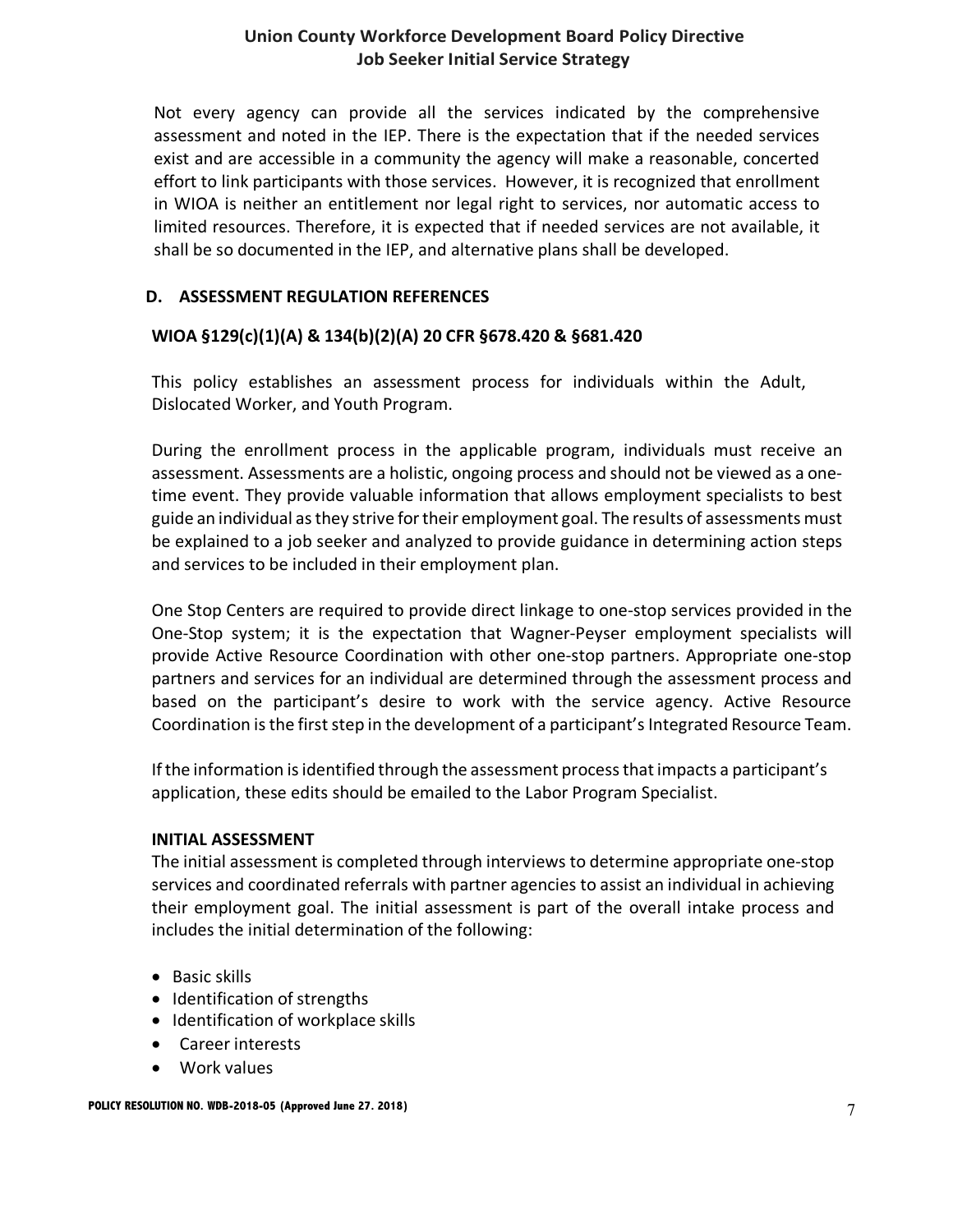- Identification of prior work history
- Family situation
- Service needs

When an Initial Assessment is completed, staff should enter the Initial Assessment service and a case note describing the assessment results.

#### **OBJECTIVE ASSESSMENT**

The results from an Objective Assessment assists in the development of a Title I participant's employment plan.

Formal assessment results within the last six months, which the participant may have or a partner agency provides, are acceptable to use in place of formal Objective Assessments. **Youth –** An objective assessment must be completed during the youth enrollment process prior to youth becoming a participant.

**Adult/DW/ –** Objective assessment is identified as an individualized career service. This should be completed within 60 days of eligibility determination.

The Objective Assessment shall include a review of the following.

- Basic skills
- Identification of strengths
- Identification of workplace skills
- Career interests
- Work values
- Identification of prior work history
- Family situation
- Service needs

Encouraged Assessments:

- Digital Literacy
- Financial situation
- Reality check

#### **Job Exploration Counseling**

Job Exploration Counseling or Career counseling can include a wide variety of professional activities which help individuals with career-related issues. Career counselors work with youth seeking to explore career options, experienced professionals contemplating a career change, parents who want to return to the world of work after taking time to raise their child, or people seeking employment. Career counseling is also offered in various settings, including in groups and individually, in person or virtually<sup>1</sup>.

**POLICY RESOLUTION NO. WDB-2018-05 (Approved June 27. 2018)** 8 Discussion or counseling of job exploring options is intended to foster motivation, consideration of opportunities and informed decision-making. Specific to youth, real-world activities ensure that students recognize the relevance of a high school and post-school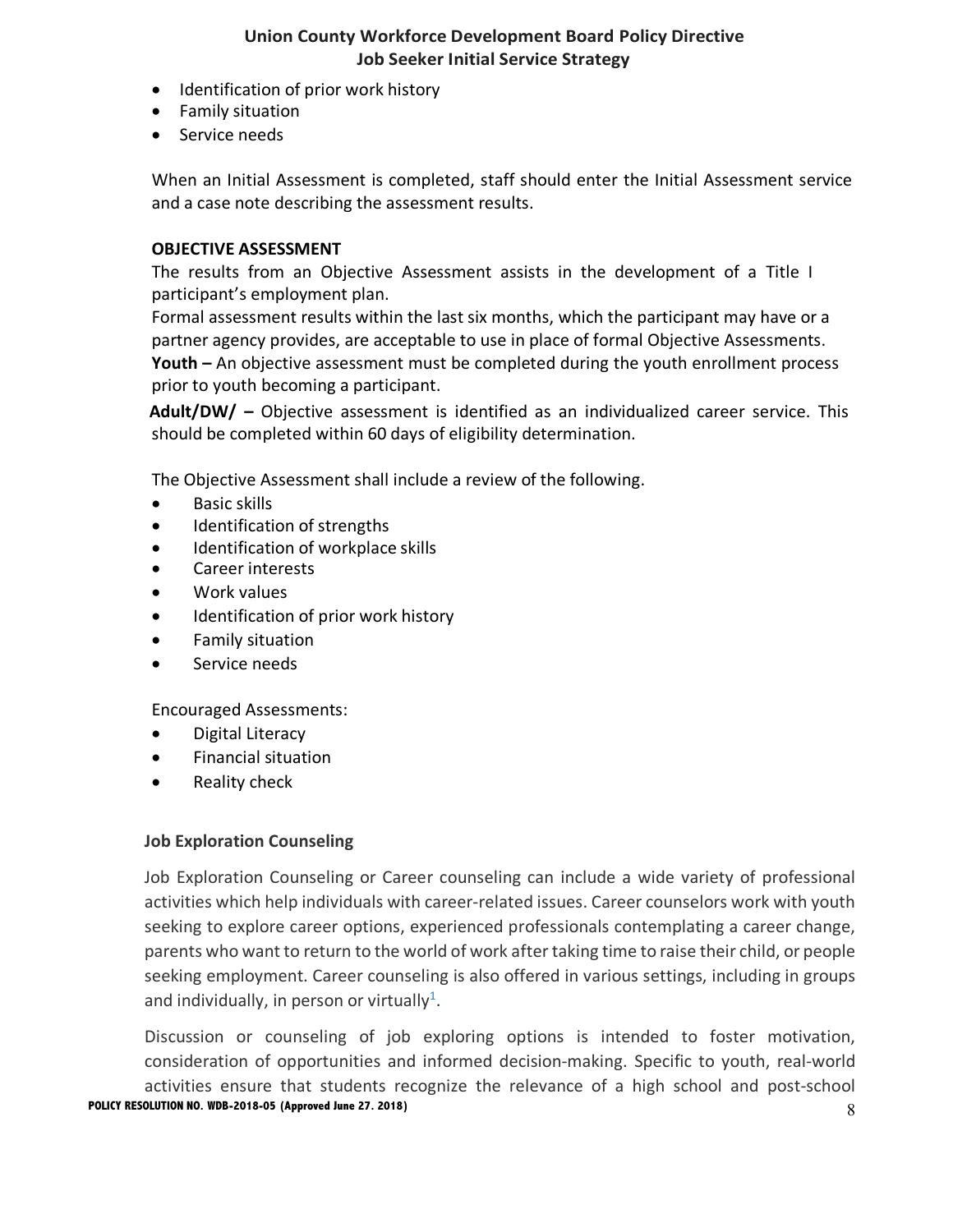education to their futures, both in college and/or the workplace. Job exploration counseling activities can be done in conjunction with private, for-profit, public or nonprofit businesses in your community and/or through web-based resources<sup>2</sup>.

Job Exploration Counseling may include discussion or information on:

- The student's vocational interest inventory results
- The labor market
- In-demand industries and occupations,
- Non-traditional employment options,
- Administration of vocational interest inventories, and
- Identification of career pathways of interest to the students.

Students may be participating in a number of pre-employment transition services or transition services through VR or Education. Discussion or counseling on the results of some of these activities can help to identify viable career options or solidify careers that a student will want to explore further.

#### **Other Job Exploration Activities, may include:**

- Career Awareness
- Career Speakers
- Career Student Organization

#### **Career Awareness**

In the Career Awareness phase of career development planning, is to understand how personal work-related values apply to opportunities through the world of work. Developing your career awareness means gaining knowledge of career paths and job opportunities and the skills and qualifications necessary to be successful in these positions.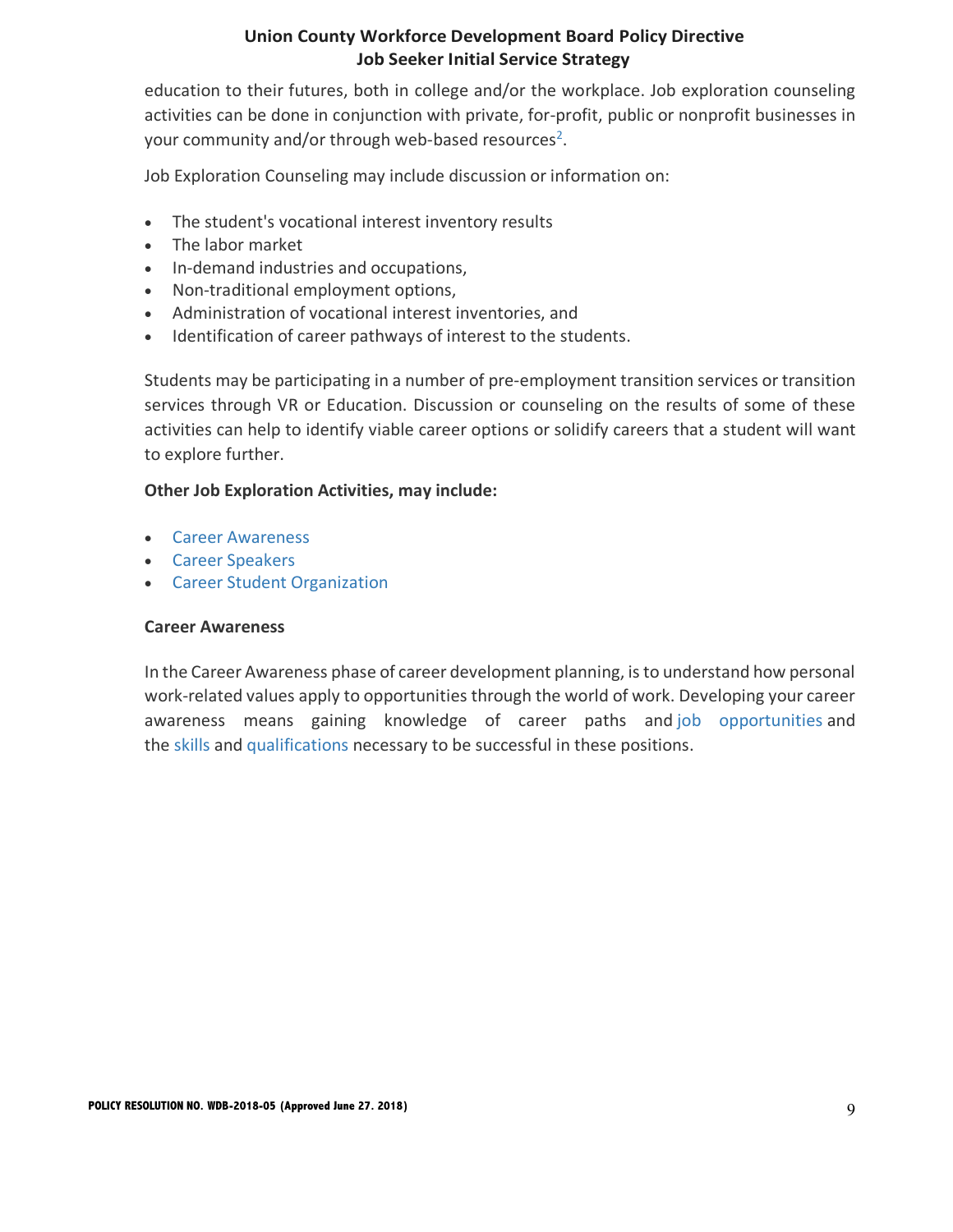## **E. OVERVIEW TYPES OF ASSESSMENT**

|      | What is Assessment?        |                            | 11 |
|------|----------------------------|----------------------------|----|
| ΙΙ.  | <b>Types of Assessment</b> |                            | 11 |
|      | А.                         | <b>Informal Assessment</b> | 12 |
|      | В.                         | <b>Formal Assessment</b>   | 13 |
| III. | Assessment Interpretation  |                            | 13 |
|      | А.                         | Delivery of the Results    | 14 |
|      | В.                         | Follow-Up                  | 14 |

# **I. WHAT IS ASSESSMENT?**

Assessment is a process to assist case managers and their customers in identifying strengths, transferable skills, interests, work values, and personal priorities as they relate to employment. Assessment is part of the process leading to self-awareness and relies on the active participation of the customer. It is *NOT* something that a case manager does *TO* the customer, or *FOR* the customer, rather an activity in which the case manager functions as a facilitator; helping the customer analyze data and information that will be used in a goal-setting process.

A case manager assists the customer in collecting and analyzing information to determine the best mix of services necessary to obtain employment. Information areas may include a customer's needs, strengths, support systems, education, job skills, interests and career goals. This information may be gathered informally via customer interviews or observations, or formally via assessment tools.

The Workforce Investment Act (WIA) requires case managers to conduct an *employability assessment* and to develop an *individual employment plan* for all customers enrolled in the WIA program. This is part of the larger eligibility process case managers go through when determining how to best serve customers in the WIA program. This guide provides a foundation of the assessment process and guidance on how to develop an employment plan for customers.

#### **II. TYPES OF ASSESSMENT**

#### **A. Informal Assessment**

Informal assessment is the most common method used by case managers to assess a customer's needs. Informal assessments provide the case manager with information about the customer's current interests, attitudes, aptitudes, and personal beliefs – all of which have a bearing on employability. When coupled with data collected through formal assessments, a customer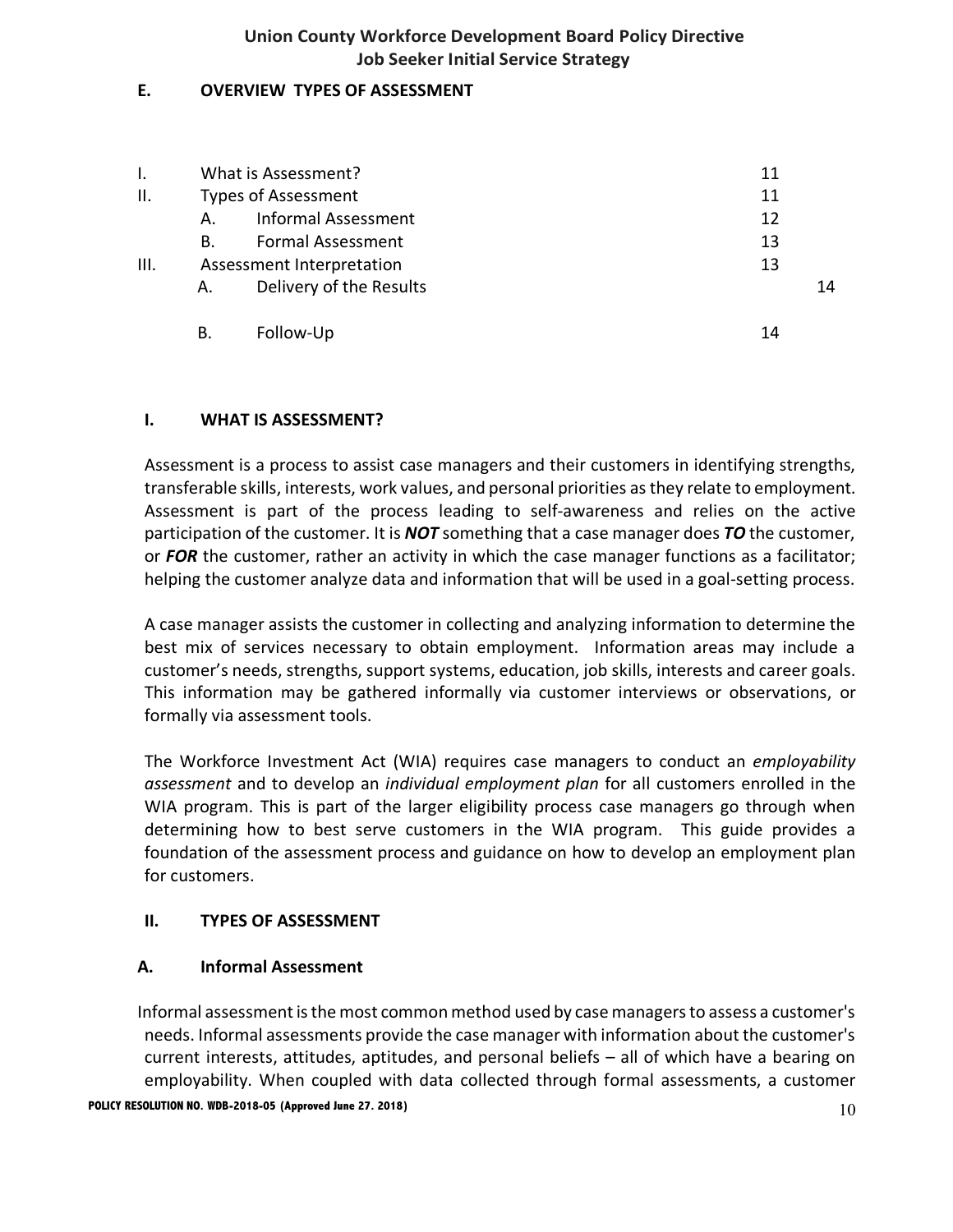career profile begins to emerge. There are a variety of informal assessment tools and options such as:

**Interviewing** - Personal interviews, which involve face-to-face interaction between the case manager and customer, can provide in-depth information not easily obtained through other methods. Since personal interviews do not typically follow a predetermined set of questions, different information is often gathered with each interview. Because responses to questions posed in the interview cannot always be recorded while the interview is in progress, care should be taken to note complete responses immediately after the interview is over. The 6-S interview is a helpful case management tool for keeping assessment interviews better structured and directed towards gathering information most pertinent to the goals of the WIA program. The case manager requests information from the customer in six basic areas:

- **1. Self** How does the customer see themselves? How important is work in their life? Does the customer work only for a paycheck or do they identify themselves with their work? What else is important: family, religion, community or leisure activities? How do they feel about change emotionally, practically, intellectually? Do they believe they can navigate change effectively? Do they have self-defeating habits or attitudes? Are they willing to change those habits/attitudes? What else might the case manager want to know about the customer?
- **2. Situation** What caused the customer's current situation? Whom do they hold responsible? What impact did this have on other plans? Is it temporary or permanent? What other stresses did they already have in their lives? Have they dealt with other transitions or problems in their lives? Did they deal successfully with those situations? Can they find some positive aspects to this situation?
- **3. Support**  What kinds of help/support systems does the customer have? Family? Friends? Are these support systems providing positive feedback, encouragement? How are other people reacting to this change? Who's in the customer's network to provide information, introductions, leads or other help? What about financial help, Unemployment Insurance, savings, spouse's income, other people? How long will this support last? As the case manager, it is important to be mindful that different cultures may have different support systems.
- **4. Strategies** What has the customer done so far to seek employment? What are their plans? Do they have a long-term plan? Are they currently looking for work? How are they approaching work search? Is there some structure and organization to their work search or are they just applying for "anything"? Do they want more training? Can they explain how that will help? Are they dealing with a problem or exploring an opportunity? How are they handling stress; with exercise or other coping strategies? Have they visualized a positive outcome? Can they describe it?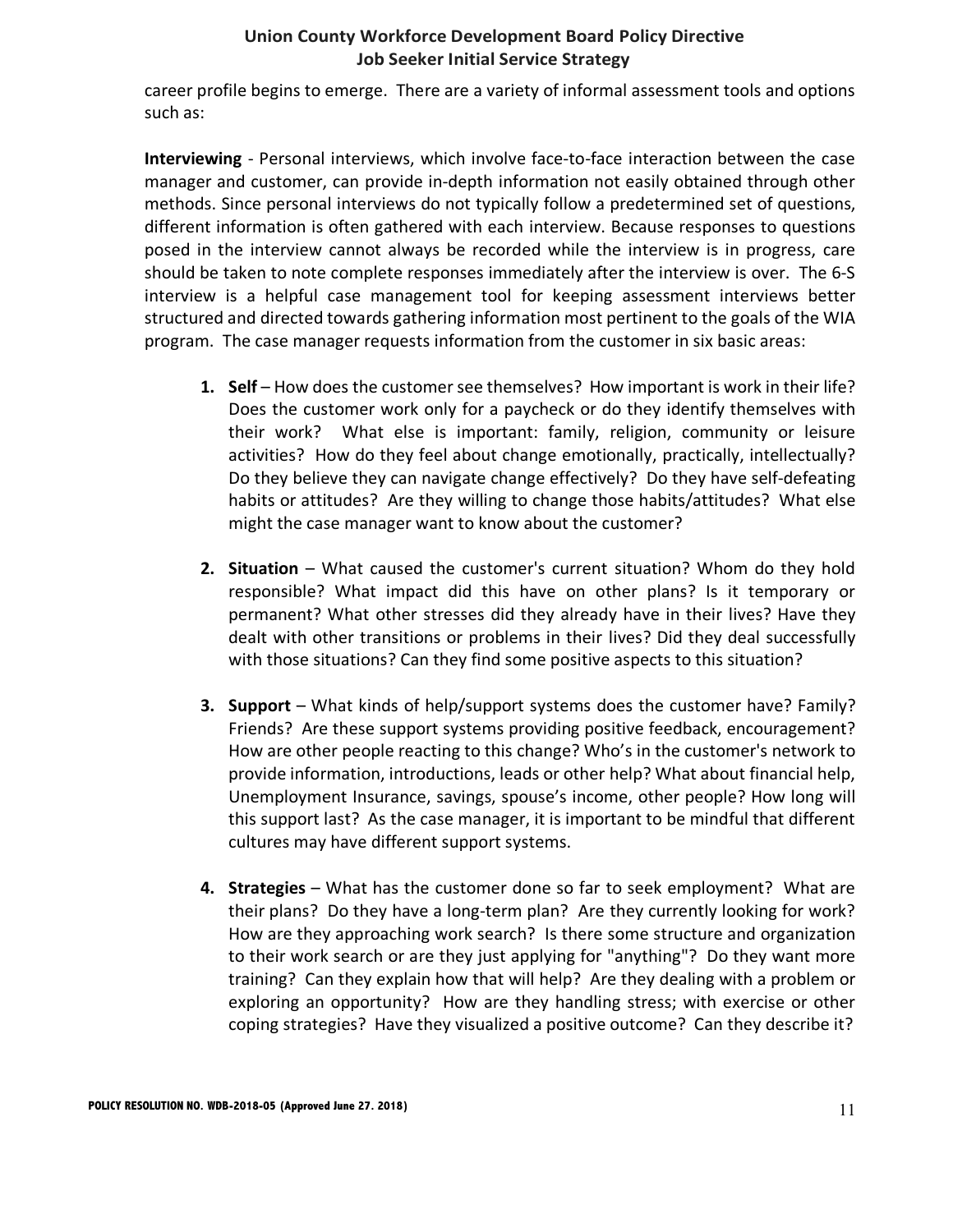- **5. Skills** What transferrable or marketable skills does the customer possess? How do these skills relate to the current job market? Is training necessary for the customer to obtain employment or to find a better job?
- **6. Synopsis** What do the case manager and customer hope will be achieved based upon all that is learned from the other "S's"?

The intent of the **6-S Interview** is not to ask *all* of these questions, but to get an idea of the type of information the case manager can hope to learn about the customer. A strong initial interview will help a case manager determine whether a customer is appropriate for WIA. Many times, a customer will be eligible for the WIA program but will have barriers that may make successful participation difficult. Through the interview process, the case manager can work with the customer and determine if enrollment in WIA is appropriate.

### **Other types of Informal Assessment:**

**Observation** – What is the customer is demonstrated attitude toward work? Are they able to operate independently? Is the customer motivated and committed to reaching their goals? Does the customer follow through with assignments? Are they punctual for appointments, etc.?

**Education/Experience** – Information about a customer's past experiences should be examined to evaluate successes and failures, and to identify possible patterns. Information about their education and work experience can provide valuable input about career needs and educational plans.

**Assessment and Service Strategy Tools** – Optional assessment tools are designed to gather assessment information from a fairly broad audience but may be customized for particular customers, settings or purposes. These informal worksheets are not tests and should be used only as a means to collect data that can be used in the career planning process. These optional worksheets may be viewed in the forms section of this guide.

Service strategy tools (participant-completed worksheets) are designed to support specific WIA program activities and components. As with the assessment tools, these worksheets are optional and provide the participant and the case manager with a means to validate things like occupational choice, labor market realities, and wage rates. These worksheets may also be viewed in the forms section of this guide.

# **B. Formal Assessment**

Case managers may prefer to use formal assessment tools to validate a customer's career choice but they are not always necessary. It will be up to the case manager to decide if these tools will be beneficial to the customer and the case manager.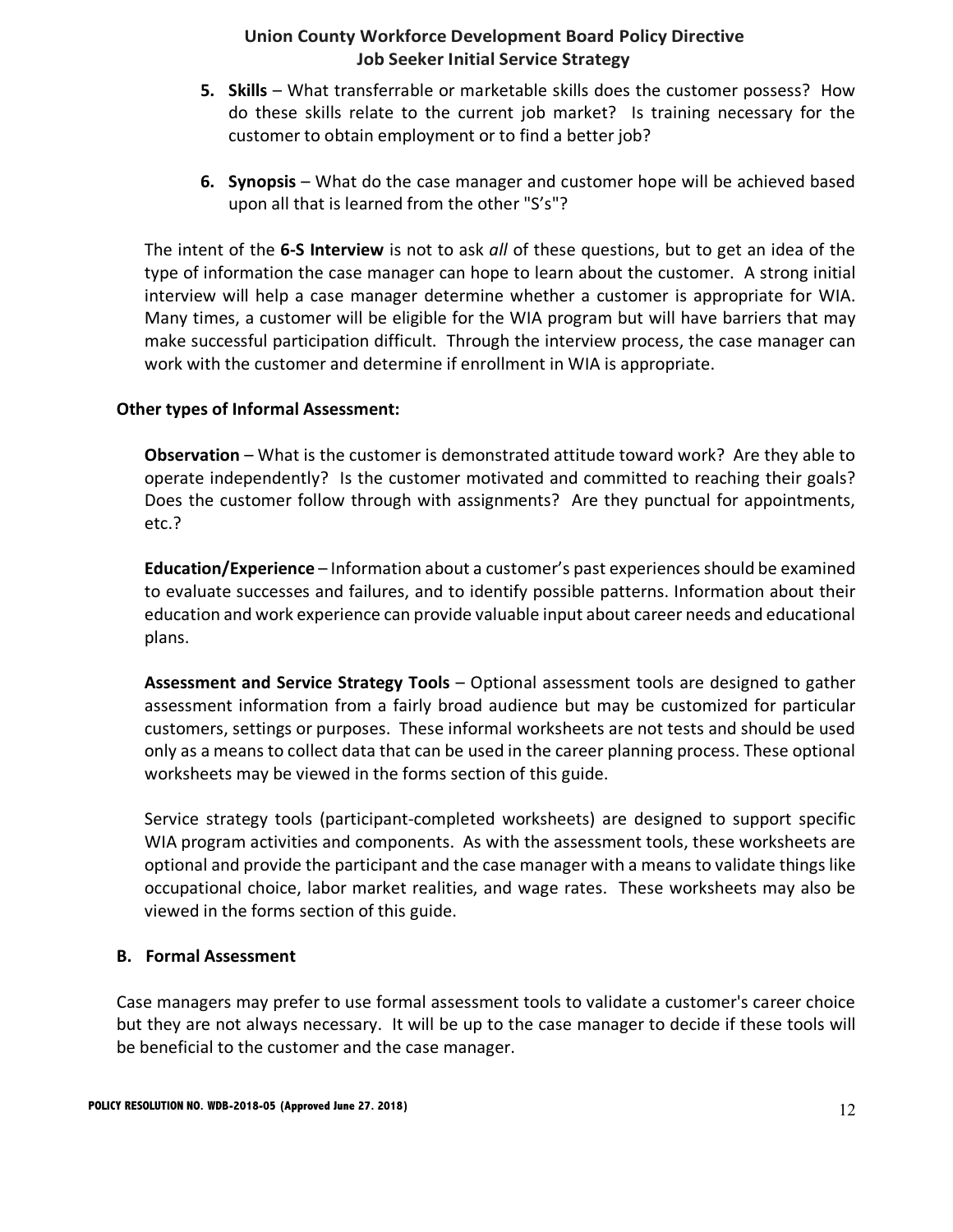Most formal assessment tools fall into one of these categories:

**Aptitude and Ability Assessments –** These tests attempt to measure a customer's overall ability, including general aptitude, reading ability, typing speed, or a variety of other skills. Although the Idaho Department of Labor does not administer or utilize formal aptitude and ability tests, Prove-It software found in all of Idaho's American Job Centers allows for a wide variety of proficiency testing, including typing tests, math skills tests, reading and computer software tests.

**Interest Inventories** – Standardized interest inventories measure the individual's preference for particular activities. Those preferences/interests can be linked to occupations or occupational clusters that most closely match their interests. The Idaho Department of Labor utilizes the following interest inventories: Interest Determination, Exploration and Assessment System (IDEAS); Holland's Self-Directed Search (SDS), O-Net Interest Profiles and O-Net Work Importance Locator.

**Personality and Management Style Inventories** – These instruments assess the emotional, social, and motivational aspects of an individual. The Idaho Department of Labor does not utilize, administer or endorse assessments of this type. However, WIA providers should be familiar with providers in their local area which may use or administer these types of tests.

If you have questions regarding any inventory you are asked to administer, please contact the assessment specialist in the central office.

# **III. ASSESSMENT INTERPRETATION**

Case managers should become familiar with the types of assessments administered to customers and should have a solid understanding of the results and what they mean. Case managers should also be prepared to explain the assessment results to the customer in a meaningful way, rather than just briefly covering the data or numbers.

# **A. Delivery of the Results**

While explaining the results to a customer, keep the following in mind:

- The goals of the customer interpret the results in terms that relate to the customer's situation.
- Always keep in mind the reliability, validity, and bias of the assessment.
- It is not necessary to give customers exact scores or detailed technical information. The purpose of the case manager's explanation is to transmit meaningful, useful information to the customer, while keeping the customer's goals in mind.
- Try to use language that will be easily understood and inoffensive to customers.